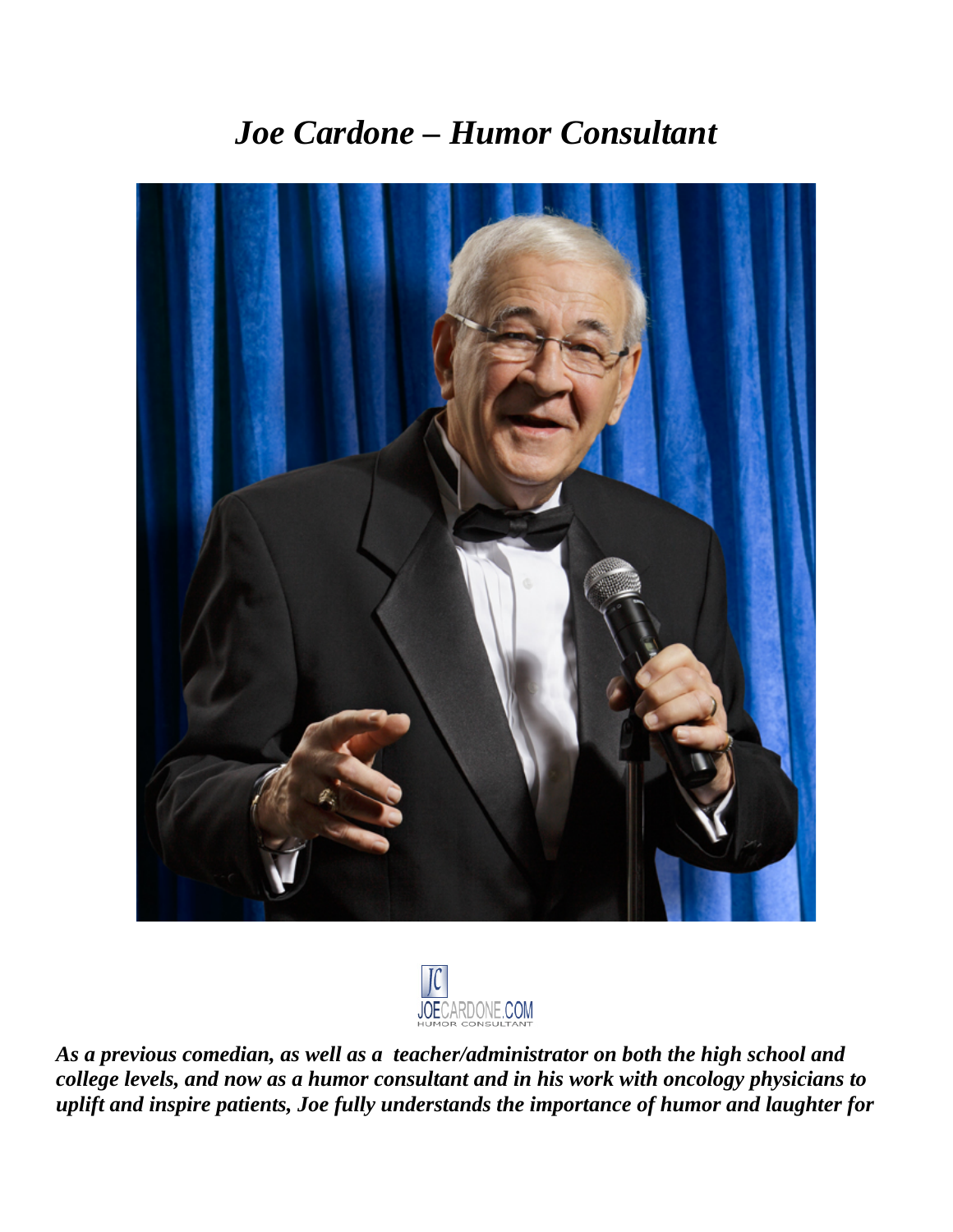*wellness/ stress (mind & body), leadership, learning, creativity, morale, effective communications, and overall positive living.* 

# **Joe Cardone's Bio**

Joe Cardone is a humor consultant for the public and private sectors presenting a variety of seminars, workshops, and presentations on the value of humor for wellness, stress, leadership, morale, communication, and positive living. His presentations are a blend of comedy, information, and inspiration.

He was a comedian in the early fifties performing in the Catskills, Poconos, New York City, and Philadelphia. He later entered the field of education becoming a supervisor/administrator at the college and public school levels.

Joe volunteers his services at St. Peter's University Hospital in New Brunswick, NJ working with physicians in providing humor therapy for patients. He also works with a psychologist and her staff in a KEEPS program doing "humor for anger management with children.

Joe is a guest lecturer on Celebrity Cruise Lines in their "Enrichment Series Program" and has been on several cruises to Bermuda and the Caribbean. He is also scheduled to perform on Royal Caribbean Cruise Line for the 2006 cruise season.

He has a BA degree from Wilkes University, an MA degree from Temple University, and administrative certification from Montclair State University.

### SUMMARY OF HUMOR WORKSHOPS/SEMINARS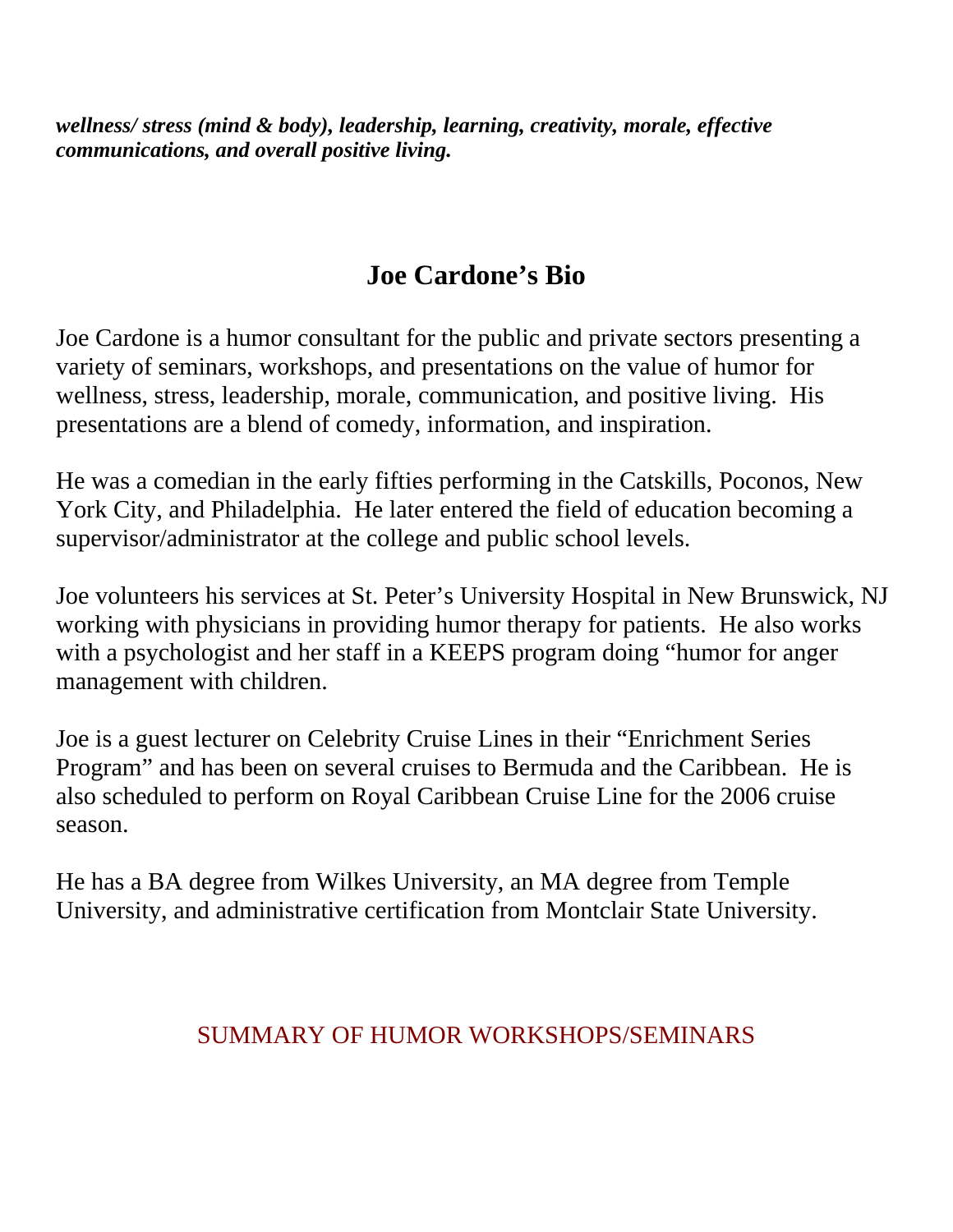#### **THE HIDDEN POWER AND MAGIC OF HUMOR (An Immense Power at Your Fingertips)**

A generic presentation of humor and its impact on our lives for overall wellness as well as its power for improving creativity, leadership qualities, and overall morale/uplift at home and in the workplace. This seminar focuses on the power of humor for wellness, both physical and emotional. Presentation begins with an introduction defining humor, along with humorous examples addressing each of the above areas discussed. This session also includes a fiveminute comedy routine that highlights the main topics. Throughout the presentation, anecdotes, funny stories, and one-liners are used to further support all informative materials. (a blend of information, applied research, comedy, and inspiration)

This presentation is approximately one hour in length and provides flexibility for interaction with participants. A question/answer session follows.

#### **LAUGH YOUR WAY OUT OF STRESS (Using Laughter in Facing Life's Absurdities)**

This presentation focuses on using humor for overall stress reduction at home and in the workplace. An introduction with five minutes of comedy standup sets the mood for this presentation. Areas covered include recognizing that "life is absurd" and understanding that as human beings we are constantly confronted with absurdities that we need to perceive in a more positive way. Program focuses on "taking ourselves lightly while taking our job responsibilities seriously." Three inspirational and humorous messages provide the audience with an understanding of how humor brings all of us together by raising our "overall state of consciousness," resulting in a sharper and clearer understanding of the impact of humor on our physical and mental well being. (an approach to reducing stress through comedy, humor, information, and inspiration)

This presentation is approximately seventy-five minutes in length and provides a question and answer segment after each part.

#### **THE HUMOR ANTIDOTE FOR WELLNESS AND STRESS (A Mind & Body Approach for Improving Your Quality of Life)**

This program is designed for the corporate and educational setting and focuses on the use of humor and laughter for improving overall wellness and promoting stress reduction. Presentation focuses on the concept that "If you feel good physically, you are going to perform better mentally, and if you perform better mentally you are going to handle stress more effectively." A five-minute comedy routine sets the stage for applying humor to wellness while informational segments and inspirational messages reinforce positive attitude and choices we make each day. The second segment on stress again begins with a comedy routine and highlights our perceptions of life including the development of humor skills to face life's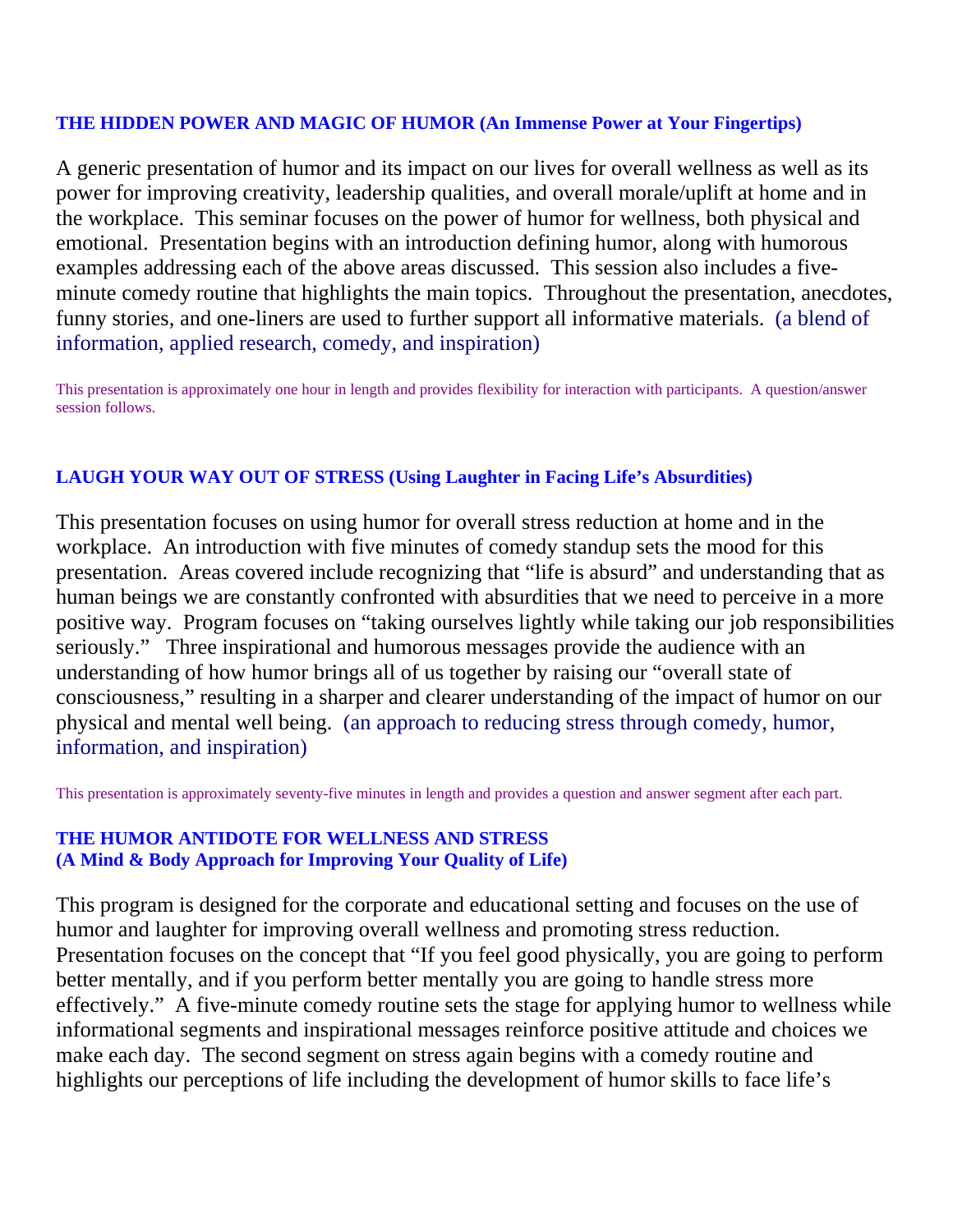absurdities. Informational segments and inspirational messages again reinforce the "mind and body" theme. (A blend of inspiration, research, laughter, information, and comedy)

This presentation is approximately seventy-five minutes in length and provides a question and answer segment after each part.

#### **SO YOU WANT TO BE FUNNY (Comedy Is A Science—Take It Seriously)**

This presentation/workshop highlights **"comic vision"** which is the necessary part of every comedian's life. A five-minute standup routine begins this workshop to set the overall mood for the discussion. The main focus in on the "theory of comedy," major comedic principles, and secret techniques of the standup or comic. Examples including real life situations, funny stories, jokes, one liners, and anecdotes help participants to better understand how a comic perceives "life's absurdities" and develops these into comical routines which are also responsible for raising our state of consciousness and bringing all of us together to better understand and enjoy life's many challenges and setbacks. Learning to take yourself lightly while taking your job responsibilities seriously is examined and discussed. Discussions on the definition of a joke, the carpentry of humor, delivery, timing, setup line, and punch line helps illustrate that most *"comedy is tragedy."* (a simplified, yet technical, discussion designed to provide the listener with a clearer understanding of comedy and the basic skills necessary for professional story telling and the effective communication of humor to others)

This presentation can vary in length from 60 to 75 minutes and involves willing participants in providing their own humorous stories and comic vision. A brief question/answer session is included.

#### **YES, YOU DO HAVE A SENSE OF HUMOR (A Humorous Guide For Positive Everyday Relationships)**

This presentation explores the importance of both having and communicating a sense of humor for improving relationships at home, improving morale in the workplace, and providing a positive environment to enhance personal relationships. Short discussions focus on the importance of smiling and laughter and how these two areas make you more acceptable and trusted with those you come in contact each day. A sense of humor and its development is discussed Humorous examples and a series of related funny stories and one-liners further support all material discussed. The importance of having choices in your life (being in a good mood or bad mood at the beginning of each day as well as accepting daily problems with a more positive attitude) is highlighted. (A blend of humor and inspiration, and information highlighting the importance of laughter as a social lubricant)

This presentation is approximately one hour in length and provides flexibility for audience interaction. A short question/answer session follows.

## **A Selection of Quotes from Joe's Presentations**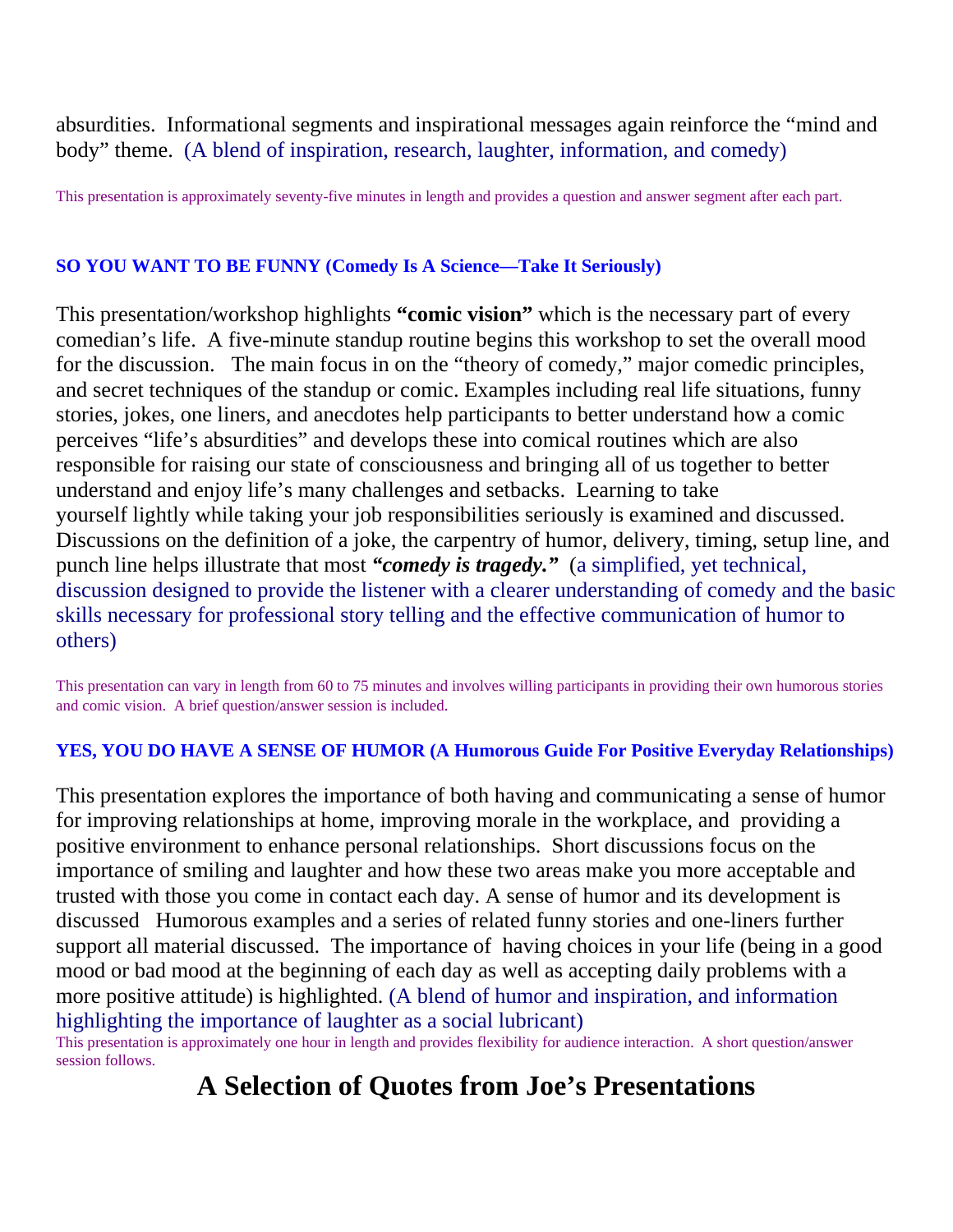"Humor Makes Us Kinder and Gentler to One Another."

"You Can't Be Angry and Laugh at the Same Time."

"Humor and Laugher Are Powerful Equalizers In" Balancing Positive and Negative Thoughts."

"For Your Own Wellness—If You Want to Feel Good Inside, Make Someone Else Feel Good Inside."

"A Positive Attitude and the Choices We Make Each Day Are Powerful Forces for Improving Overall Wellness and for Reducing Stress."

"Laughing As Much As You Can Each Day Can Contribute to Your Overall Wellness."

"There Is a Very Close Link Between Laughter and Tears. Both Bring Relief From Pain, Stress, Anxiety, Grief, and Depression."

"Life Is Filled with Absurdities That Happen to All of Us. Use Laughter and Humor to Begin Enjoying Them."

"Most of Us Have Forgotten the Lost Art of Having Fun."

"When You Start Taking Yourself Lightly, You'll Begin to See Some of that Stress Melt Away."

"Never, Never, Never Be Afraid to Laugh at Yourself and Your Problems"

"Hang Around Fun-Loving People. Negativism Is Contagious."

"Take a Laugh Pill. It Doesn't Cost You a Penny and It's Worth a Million."

## **Photos**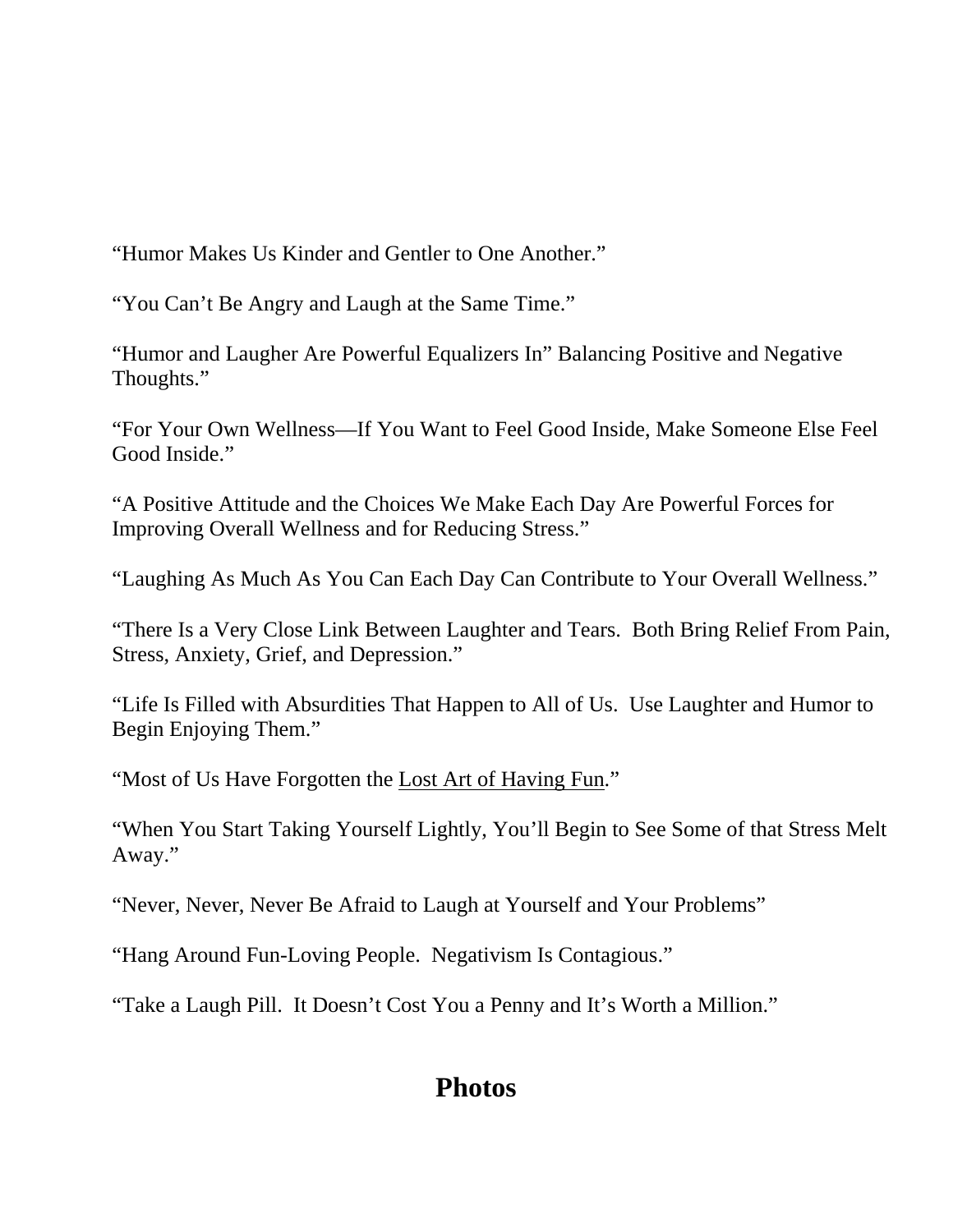







**Joe's Testimonials**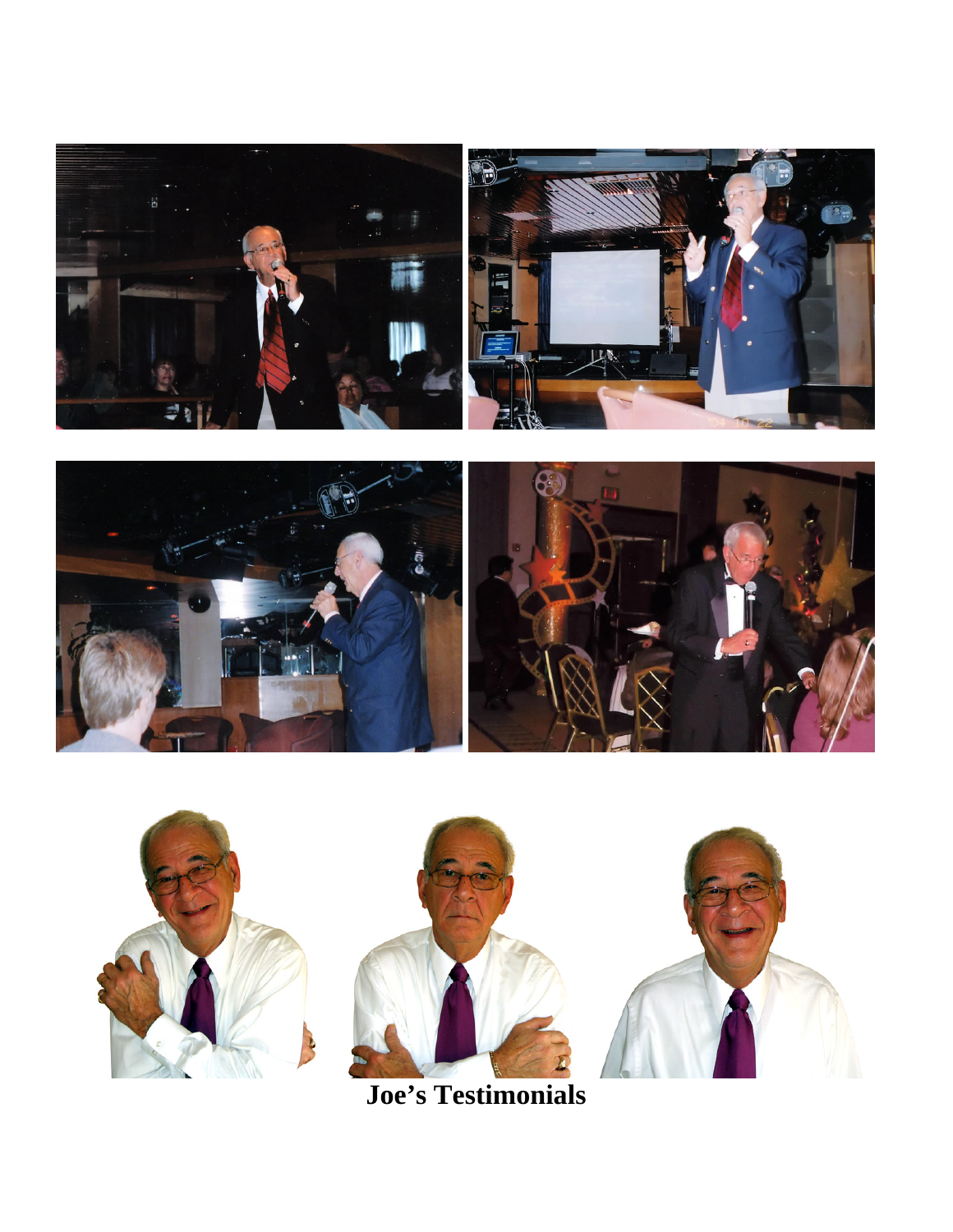*"Best inspirational and comedic performance we've ever had--hands down, and lawyers are a tough audience. He kept them interested and focused throughout. Would I recommend Joe? Well let's just say that we've already booked him for Part 2."*  **Jonathan Cowles, Executive Director, Middlesex County Bar Association** 

*"What a treat! A breath of sunshine. Not only was Joe very funny, but he had very inspiring words of wisdom."* 

**Deborah Meade, Conf. Chair, Alliance of Information & Referral Services of NJ** 

*"Outstanding presentations on humor and stress. Our associates couldn't stop raving and said they felt better both mentally and physically. I would strongly recommend him to other managers within our company."* 

**Gary Grysko, Manager (Systems Maintenance Division of PSE&G)** 

*"Joe put everyone at ease and helped us see how we can easily turn any interaction into something positive as well as how to be a better team member. One of the most productive hours ever spent—and we spent it laughing."* 

**Diane Lemcoe, Dean of Enrollment Management, Middlesex County College** 

*"Joe's wealth of knowledge and lifetime eclectic experience brings an understanding of the six essentials of life to our children through humor and magic. His dynamic personality and presentation skills continue to captivate our children of all ages."* 

**L. Jantos, PsyD, Director of Keeps—Center for Family Guidance** 

*"Your Power & Hidden Magic of Humor received rave reviews. Not only was it inspirational and informational but humorous as well. What a great way to address topics of sensitivity and wellness through humor. You master the skill well."* 

**Kathleen Roth, Director, Department of Aging, Piscataway Township** 

*Joe's workshop on Humor As an Empowerment Tool had them rolling in the aisles. He is a very unique person with a unique approach in using humor to reduce stress and improve wellness.* 

**Ruth Ziznewski, Director of Curriculum, Metuchen Board of Education** 

*"Joe's gift of caring and dedication to healing the human condition through humor has made him a favorite with doctors in our Oncology Department. Engineering staff members begin the*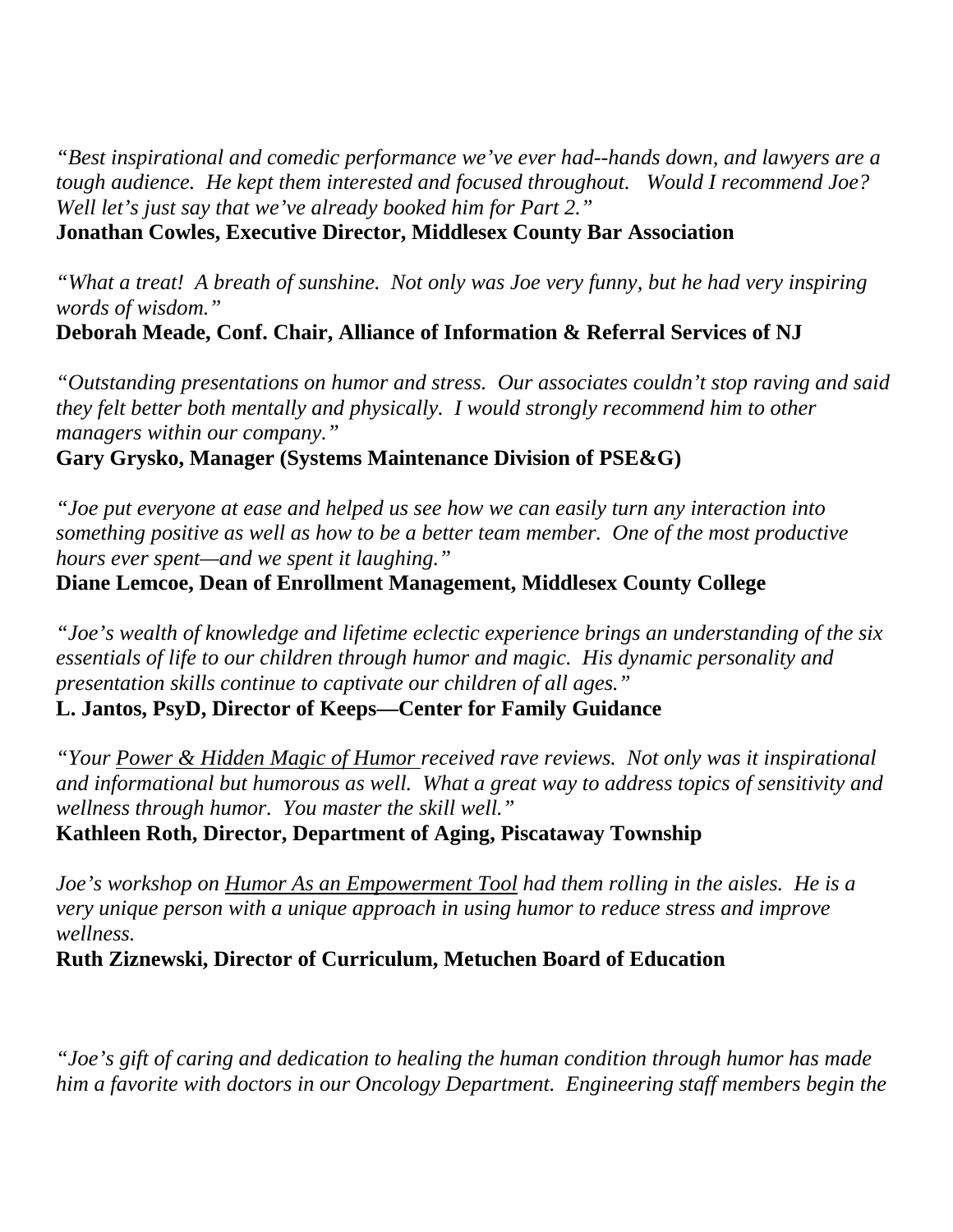*day on a happy note after hearing Joe's uplifting messages. He is an accomplished speaker, capable of engaging professional audiences."* 

**Beth Mane, Manager of Volunteer Services, St. Peter's University Hospital** 

*"Joe provided my Dear Dad (Ziggy) with laughter when he needed it the most. His tender use of humor gave my ill Dad an opportunity to smile. Joe is unequalled as a man of integrity, character, and sincerity—truly a remarkable individual."* 

**Personal comments of gratitude from John Kruszewski, Sayreville, NJ** 

# **Contact Joe Cardone**

If you are seriously considering a presentation that is truly different and one that leaves your employees or attendees *inspired, motivated, entertained, informed, laughing, and "wanting more,"* then contact Joe Cardone at:

> [jcardone39@yahoo.com](mailto:jcardone39@yahoo.com) joe@joecardone.com phone 732.463.0787 cell 732.690.1610

Joe will answer all your questions and supply you with further information as well as details on rates and his schedule.

And while you're on the phone or on email--a few funny stories and some inspiration--IT DOESN'T GET MUCH BETTER THAN THAT!

> Please be sure to visit: **[http://www.joecardone.com](http://www.joecardone.com/) References**